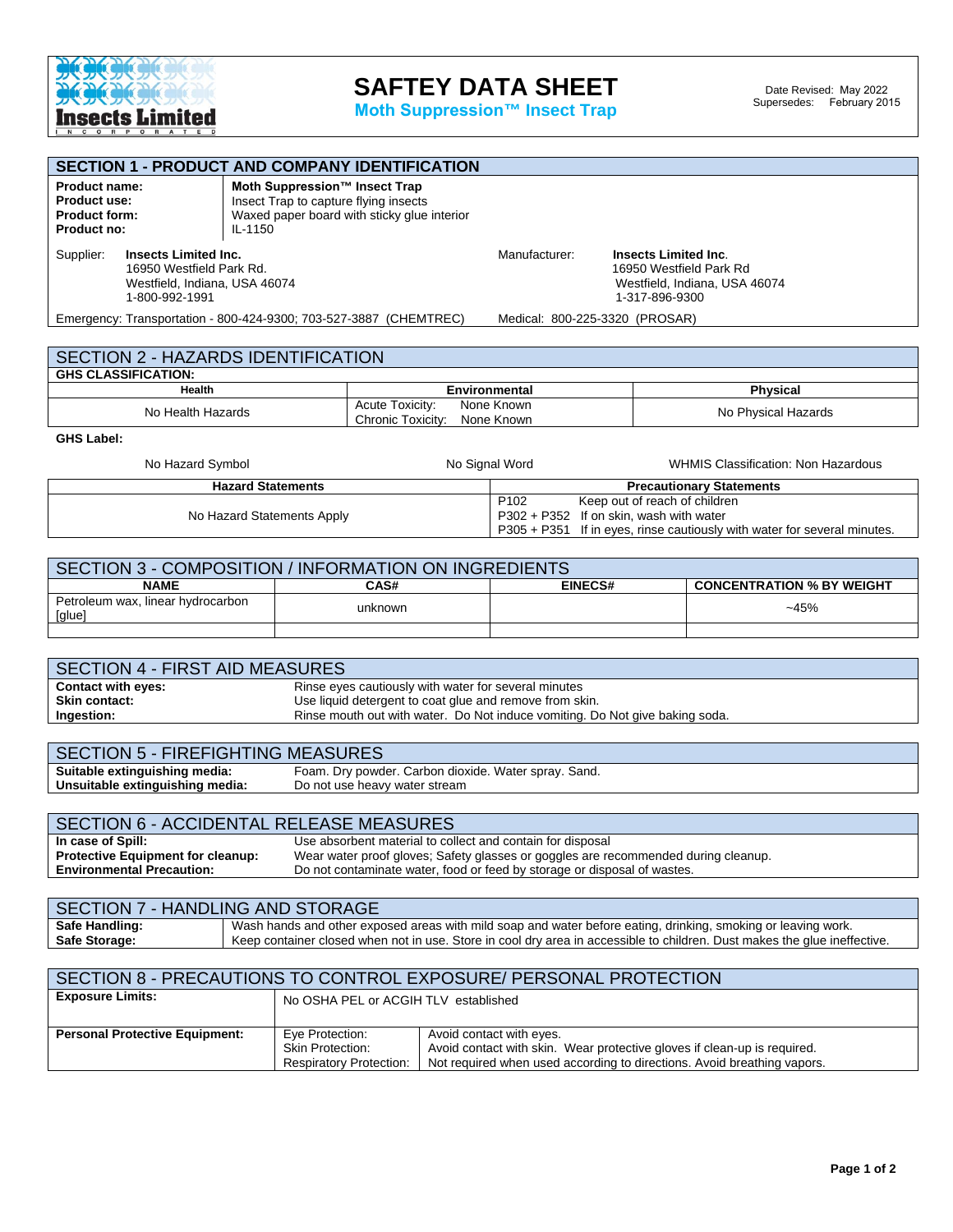## SECTION 9 - PHYSICAL AND CHEMICAL PROPERTIES

**Appearance: Odor: Density: Flammability: pH** 

Translucent sticky glue on waxy paper mild hydrocarbon odor Not established Non Flammable 7.0

**Boiling Point/ Flash Point: Freezing/Melting Point: Vapor Pressure: Vapor Density: Solubility in Water:**

171°C; >340°F 760mm Hg Not established Not established Not established Insoluble

| SECTION 10 - STABILITY AND REACTIVITY                                 |                                 |  |  |  |
|-----------------------------------------------------------------------|---------------------------------|--|--|--|
| Stability:                                                            | Stable                          |  |  |  |
| <b>Hazardous Decomposition Products:</b><br>None in normal use.       |                                 |  |  |  |
| Avoid extreme high or low temperatures<br><b>Conditions to Avoid:</b> |                                 |  |  |  |
| Incompatible Materials:                                               | Strong oxidizers, strong bases. |  |  |  |

| SECTION 11 - TOXICOLOGICAL INFORMATION |                                    |                                    |                                      |                        |                 |                    |
|----------------------------------------|------------------------------------|------------------------------------|--------------------------------------|------------------------|-----------------|--------------------|
| <b>Likely Routes of Exposure:</b>      |                                    |                                    | Skin contact, Eye Contact, Ingestion |                        |                 |                    |
| Acute symptoms and effects:            |                                    |                                    |                                      |                        |                 |                    |
| <b>Skin Contact:</b>                   |                                    |                                    | Transfer of glue may occur.          |                        |                 |                    |
| Eye Contact:                           |                                    |                                    | Direct contact may cause irritation. |                        |                 |                    |
| Ingestion:                             |                                    |                                    | May cause irritation if swallowed.   |                        |                 |                    |
| <b>Chronic Effects:</b>                |                                    | None known to humans.              |                                      |                        |                 |                    |
| <b>Acute Toxicity</b>                  |                                    | LD50 (oral Rat)                    |                                      |                        | <b>LC50</b>     |                    |
|                                        | Not Established<br>Not Established |                                    |                                      | Not Established        |                 |                    |
| <b>Reproductive Effects</b>            |                                    | Teratogenicity                     | <b>Mutagenicity</b>                  | <b>Embryo toxicity</b> | Carcinogenicity | <b>Synergistic</b> |
| Not Established                        |                                    | Not Established<br>Not Established |                                      | Not Established        | None            | <b>Products</b>    |
|                                        |                                    |                                    |                                      |                        |                 | Not Established    |

#### SECTION 12 - ECOLOGICAL INFORMATION **Eco Toxicity: Mobility: Degradability: Bioaccumulation:** None Known Biodegradable in the soil Readily biodegradable in water Not Applicable

## SECTION 13 - WASTE DISPOSAL CONSDERATIONS

Clean up and dispose of waste in accordance with all federal, state, and local environmental regulations. See Section 7 for Handling Procedures. See Section 8 for Personal Protective Equipment recommendations.

## SECTION 14 - TRANSPORTATION INFORMATION

Domestic (DOT): Chemicals, N.O.S ( non-regulated); Hazard Class: Not Applicable; UN/NA: Not Applicable; Labels: Not Applicable International (IMO): Chemicals, N.O.S ( non-regulated); Hazard Class: Not Applicable; UN/NA: Not Applicable; Labels: Not Applicable

## SECTION 15 - REGULATORY INFORMATION

EPA Exempted from label requirements; CFR 40 152.25(b) if used for monitoring purposes in traps.

| SECTION 16 - OTHER INFORMATION                                     |                                                                                              |                                                                                       |                                                                                                                  |  |  |  |
|--------------------------------------------------------------------|----------------------------------------------------------------------------------------------|---------------------------------------------------------------------------------------|------------------------------------------------------------------------------------------------------------------|--|--|--|
| <b>NFPA Rating</b><br>Health hazard:<br>Fire hazard:<br>Reactivity | - Exposure could cause minor irritation<br>0 - Material will not burn<br>0 - Normally stable | <b>HMIS III Rating</b><br>Health:<br>Flammability:<br>Physical:<br>Person Protection: | 1 Slight Hazard – irritation or minor reversible<br>injury possible<br>0 Minimal Hazard<br>0 Minimal Hazard<br>в |  |  |  |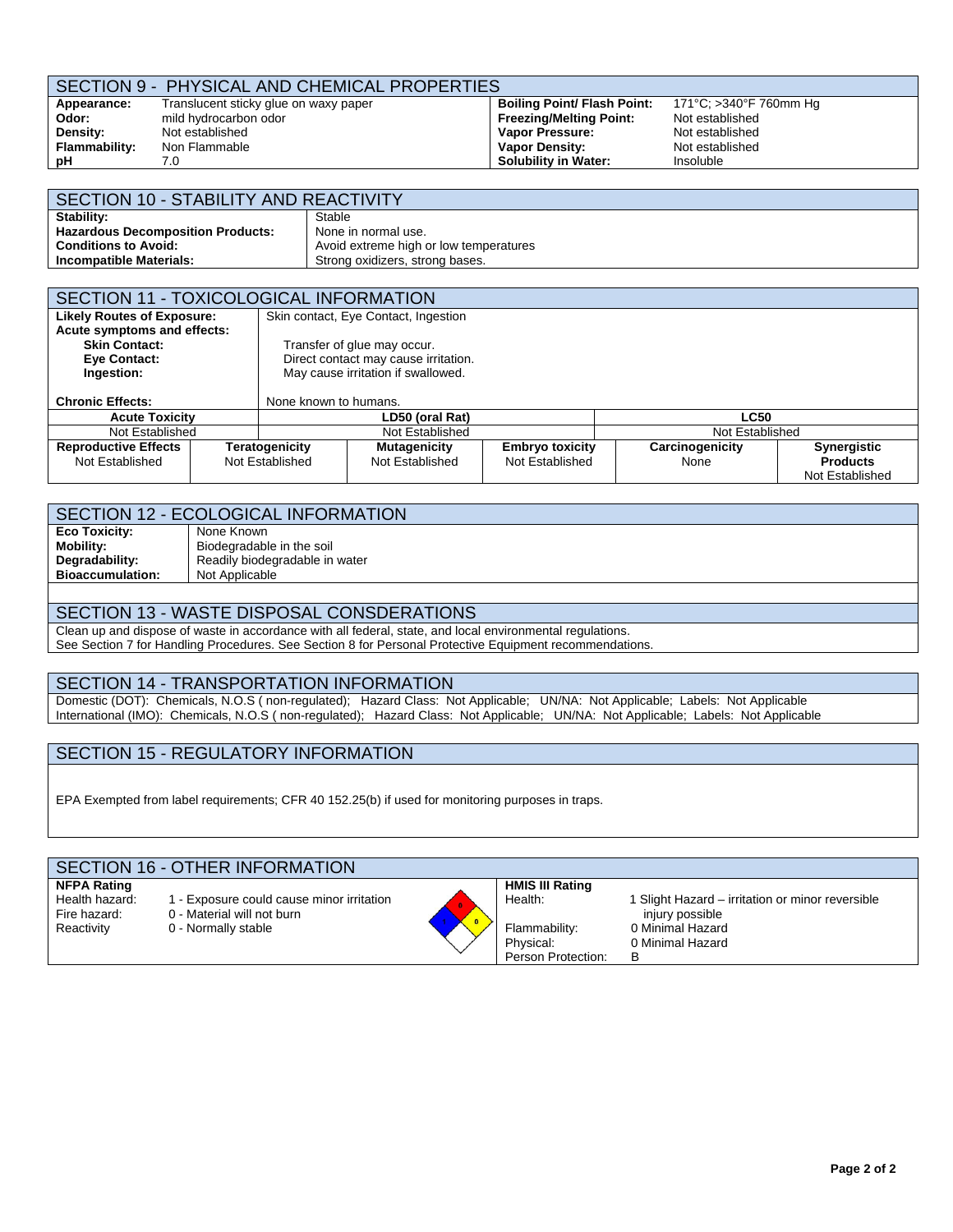

# **SAFETY DATA SHEET**

**Moth Suppression™ Female Egg-Laying Attractant**

| <b>SECTION 1 - PRODUCT AND COMPANY IDENTIFICATION</b>                                                                                                                                                                                                                             |  |               |                                                                                                    |  |
|-----------------------------------------------------------------------------------------------------------------------------------------------------------------------------------------------------------------------------------------------------------------------------------|--|---------------|----------------------------------------------------------------------------------------------------|--|
| Moth Suppression Female Egg-laying Attractant<br><b>Product name:</b><br>Insect Kairomone and Pheromone Lure for Plodia interpunctella, Ephestia spp.<br>Product use:<br>White cotton wick with greenish yellow color attractant<br><b>Product form:</b><br>Product no:<br>IL-105 |  |               |                                                                                                    |  |
| Supplier:<br><b>Insects Limited Inc.</b><br>16950 Westfield Park Rd.<br>Westfield, Indiana, USA 46074<br>1-800-992-1991                                                                                                                                                           |  | Manufacturer: | Insects Limited Inc.<br>16950 Westfield Park Rd<br>Westfield, Indiana, USA 46074<br>1-317-896-9300 |  |
| Emergency: Transportation - 800-424-9300; 703-527-3887 (CHEMTREC)<br>Medical: 800-225-3320 (PROSAR)                                                                                                                                                                               |  |               |                                                                                                    |  |

| SECTION 2 - HAZARDS IDENTIFICATION |                                                               |                     |  |  |
|------------------------------------|---------------------------------------------------------------|---------------------|--|--|
| <b>GHS CLASSIFICATION:</b>         |                                                               |                     |  |  |
| <b>Health</b>                      | Environmental                                                 | <b>Physical</b>     |  |  |
| No Health Hazards                  | Acute Toxicity:<br>None Known<br>Chronic Toxicity: None Known | No Physical Hazards |  |  |

**GHS Label:** 

| No Hazard Symbol           | No Signal Word   | WHMIS Classification: Non Hazardous                                      |
|----------------------------|------------------|--------------------------------------------------------------------------|
| <b>Hazard Statements</b>   |                  | <b>Precautionary Statements</b>                                          |
|                            | P <sub>102</sub> | Keep out of reach of children                                            |
| No Hazard Statements Apply |                  | P302 + P352 If on skin, wash with water                                  |
|                            |                  | P305 + P351 If in eyes, rinse cautiously with water for several minutes. |

| SECTION 3 - COMPOSITION / INFORMATION ON INGREDIENTS               |            |           |         |  |  |  |
|--------------------------------------------------------------------|------------|-----------|---------|--|--|--|
| EINECS#<br><b>NAME</b><br><b>CONCENTRATION % BY WEIGHT</b><br>CAS# |            |           |         |  |  |  |
| (Z,E)-9,12-Tetradecadienyl acetate                                 | 30507-70-1 | 250-753-6 | $< 5\%$ |  |  |  |
| <b>Blended Natural Products</b>                                    | None       | None      | <45%    |  |  |  |
| Hexane                                                             | 110-54-3   | None      | $<$ 2%  |  |  |  |

| SECTION 4 - FIRST AID MEASURES |                                                                              |  |
|--------------------------------|------------------------------------------------------------------------------|--|
| <b>Contact with eyes:</b>      | Rinse eyes cautiously with water for several minutes                         |  |
| <b>Skin contact:</b>           | Wash with soap and water                                                     |  |
| Ingestion:                     | Rinse mouth out with water. Do Not induce vomiting. Do Not give baking soda. |  |
|                                |                                                                              |  |

| <b>SECTION 5 - FIREFIGHTING MEASURES</b>                                                                                                                  |  |  |
|-----------------------------------------------------------------------------------------------------------------------------------------------------------|--|--|
| Suitable extinguishing media:<br>Foam. Dry powder. Carbon dioxide. Water spray. Sand.<br>Unsuitable extinguishing media:<br>Do not use heavy water stream |  |  |

| <b>SECTION 6 - ACCIDENTAL RELEASE MEASURES</b> |                                                                                    |  |  |
|------------------------------------------------|------------------------------------------------------------------------------------|--|--|
| In case of Spill:                              | Use absorbent material to collect and contain for disposal                         |  |  |
| <b>Protective Equipment for cleanup:</b>       | Wear water proof gloves; Safety glasses or goggles are recommended during cleanup. |  |  |
| <b>Environmental Precaution:</b>               | Do not contaminate water, food or feed by storage or disposal of wastes.           |  |  |
|                                                |                                                                                    |  |  |

| SECTION 7 - HANDLING AND STORAGE |                                                                                                                     |  |  |  |
|----------------------------------|---------------------------------------------------------------------------------------------------------------------|--|--|--|
| Safe Handling:                   | Handle with tweezers supplied. Wash hands and other exposed areas with mild soap and water before eating, drinking, |  |  |  |
| <b>Safe Storage:</b>             | smoking or leaving work.                                                                                            |  |  |  |
|                                  | Keep container closed when not in use. Store in cool dry area in accessible to children.                            |  |  |  |

| SECTION 8 - PRECAUTIONS TO CONTROL EXPOSURE/ PERSONAL PROTECTION |                                                                              |                                                                                                                                                                                 |  |  |
|------------------------------------------------------------------|------------------------------------------------------------------------------|---------------------------------------------------------------------------------------------------------------------------------------------------------------------------------|--|--|
| <b>Exposure Limits:</b>                                          | No OSHA PEL or ACGIH TLV established                                         |                                                                                                                                                                                 |  |  |
| <b>Personal Protective Equipment:</b>                            | Eye Protection:<br><b>Skin Protection:</b><br><b>Respiratory Protection:</b> | Avoid contact with eyes.<br>Avoid contact with skin. Wear protective gloves if clean-up is required.<br>Not required when used according to directions. Avoid breathing vapors. |  |  |